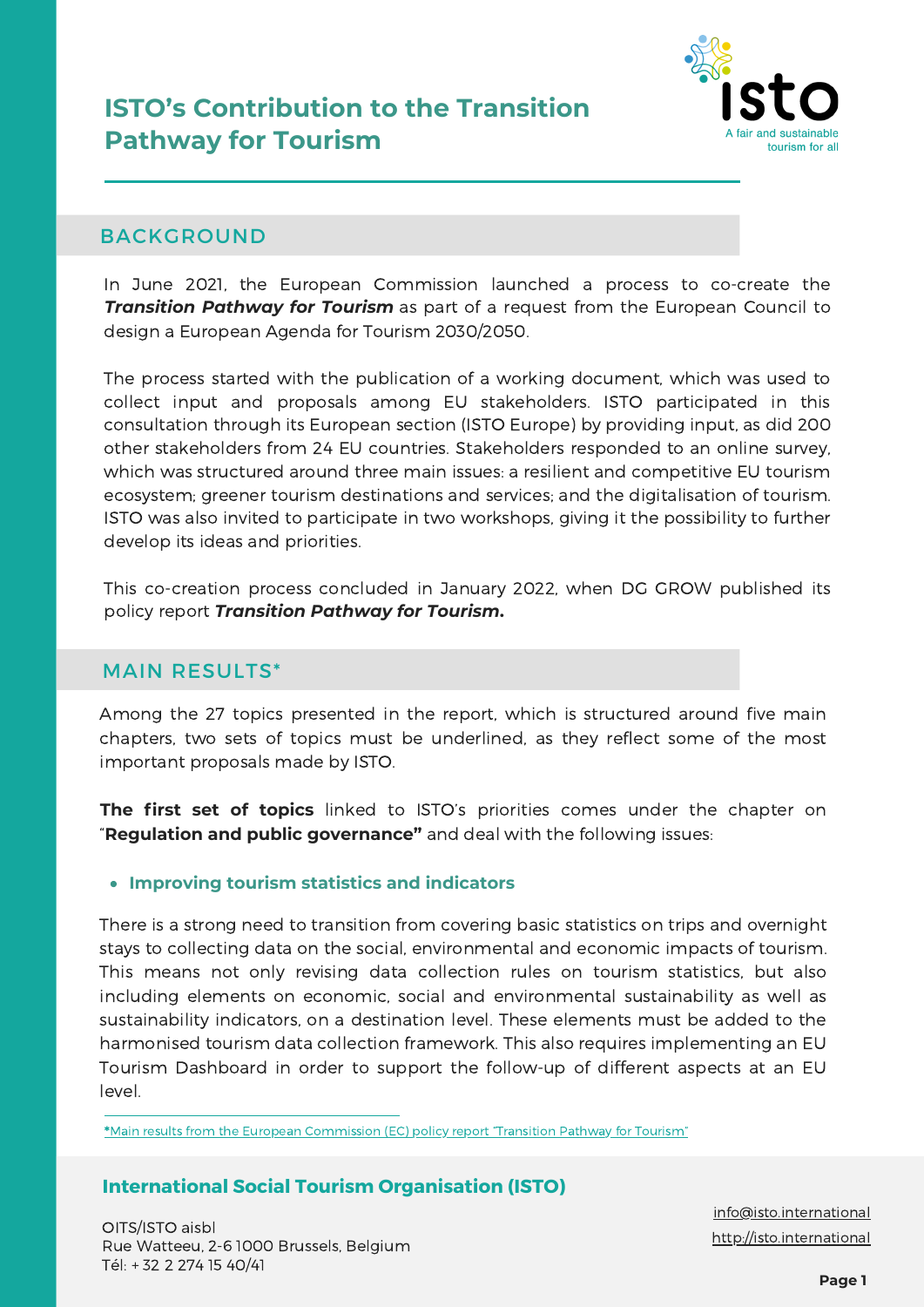

### **Developing or updating comprehensive tourism strategiess**

This item refers mainly to the importance of cooperation between all stakeholders. This would ensure that sustainable tourism generates positive net effects for the host communities located close to tourism destinations. This collaboration should include mechanisms monitoring the local impact of tourism. In this sense, key points include the importance of communities, their level of consideration at a local level, studying best practices on smart destination management, and promoting the development of Awards.

As we can see, these topics are directly linked to ISTO's initiatives. The **ISTO Awards**, for instance, aim to recognise ISTO members' excellence in actions, projects, programs, initiatives, and research projects that positively impact the tourism sector and inspire stakeholders to adopt best practices. Another example is ISTO's proposal to create an **Observatory on Social, Fair, and Sustainable Tourism**, using new indicators in line with the five main themes of ISTO's DNA: accessibility, environment, solidarity, fair business, and quality of life.

The **second set of topics** linked to ISTO's priorities comes under the chapter on "**Resilience"** and deals with the **social dimension of tourism.**

## **Fairness and equality in tourism jobs**

This means that tourism companies must offer stable and decent employment with fair and equal pay, full social security coverage, respects of workers' rights to organise and to bargain collectively, working contracts, and gender equality. In this respect, ISTO's proposal to consider the Social Economy Action Plan and collaborative digital platforms working to protect workers' rights and well-being was taken into consideration.

#### **Enhancing accessible tourism services**

Accessibility for people with disabilities (87 million people have some form of disability in the EU) as well as seniors (in 2019, tourists over 55 years old already accounted for 41% of all overnight stays) is clearly mentioned. Accessible and inclusive tourism is a key in helping everyone to participate fully in society. Furthermore, increased demand for ecotourism services also raises the need to support more accessible nature tourism services and infrastructures.

## **International Social Tourism Organisation (ISTO)**

OITS/ISTO aisbl Rue Watteeu, 2-6 1000 Bruselas, Bélgica Tél: + 32 2 274 15 40/41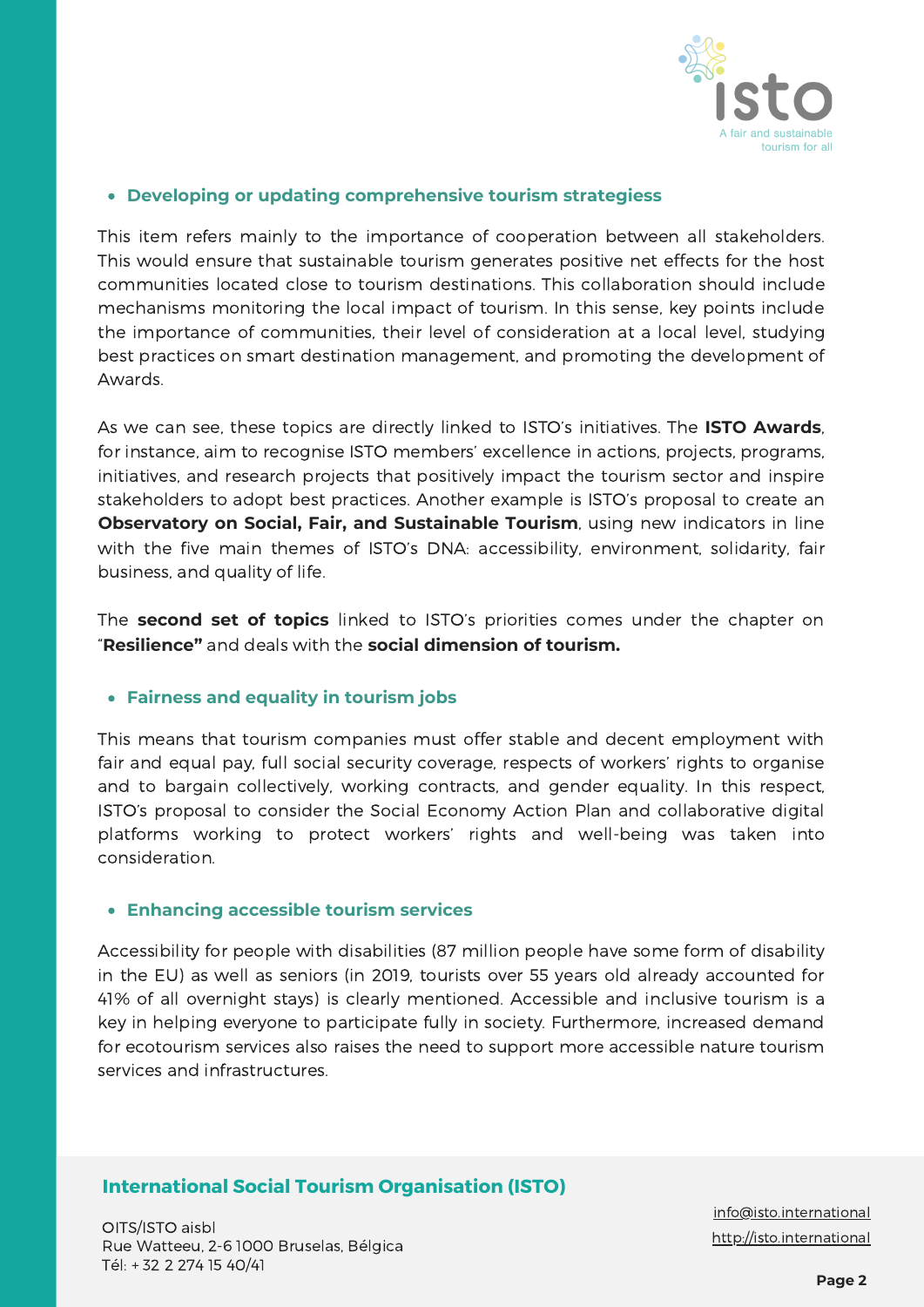

**Access to tourism for all is also a key point.** This access could be boosted by offseason travel opportunities for unemployed, retired, or low-income people - taking into account that many families are unable to enjoy these options due to restrictions posed by school holidays.

Destinations should offer a variety of services for people with different budgets. They should also boost access to travel for all types of people and families, year-round. Service providers should ensure price diversity in their offer, allowing everyone to participate and, thus, contributing to tourism's green transition.

**Residents' well-being** is another key aspect. Indeed, tourism services should not be conducted and provided to visitors in ways that risk harming local environments, cultures, or populations. Key factors that may have harmful effects on the social sustainability of local destinations are the perceived negative direct impacts of visitors (crowding, nuisance, increased waste, degraded nature or buildings). Indirect impacts include higher prices, changes in housing markets, and access to business premises in city centres.

Residents' well-being is a key aspect to tourism's long-term sustainability. This is why destination-level tourism management should involve residents in planning and monitoring touristic activities and their impact. The Covid-19 crisis has demonstrated that more resilient business models can be built by providing services that benefit both residents and visitors.

## **Tourism services for visitors and residents alike**

This theme refers to the diversification and development of tourism services that benefit both residents and visitors, and that take into account different types of clients such as families and individuals or people with different religious, spiritual, or sexual orientations.

This theme also underscores the importance of fostering and supporting young Europeans' interest in travelling and discovering Europe's history and culture. This can take place through concrete personal experiences and exchanges. Initiatives include Discover EU, which plans to fund travel by rail throughout Europe for up to 700,000 young people between 2021 and 2027. Such projects allow young people to learn about Europe's nature, culture, and people.

## **International Social Tourism Organisation (ISTO)**

OITS/ISTO aisbl Rue Watteeu, 2-6 1000 Bruselas, Bélgica Tél: + 32 2 274 15 40/41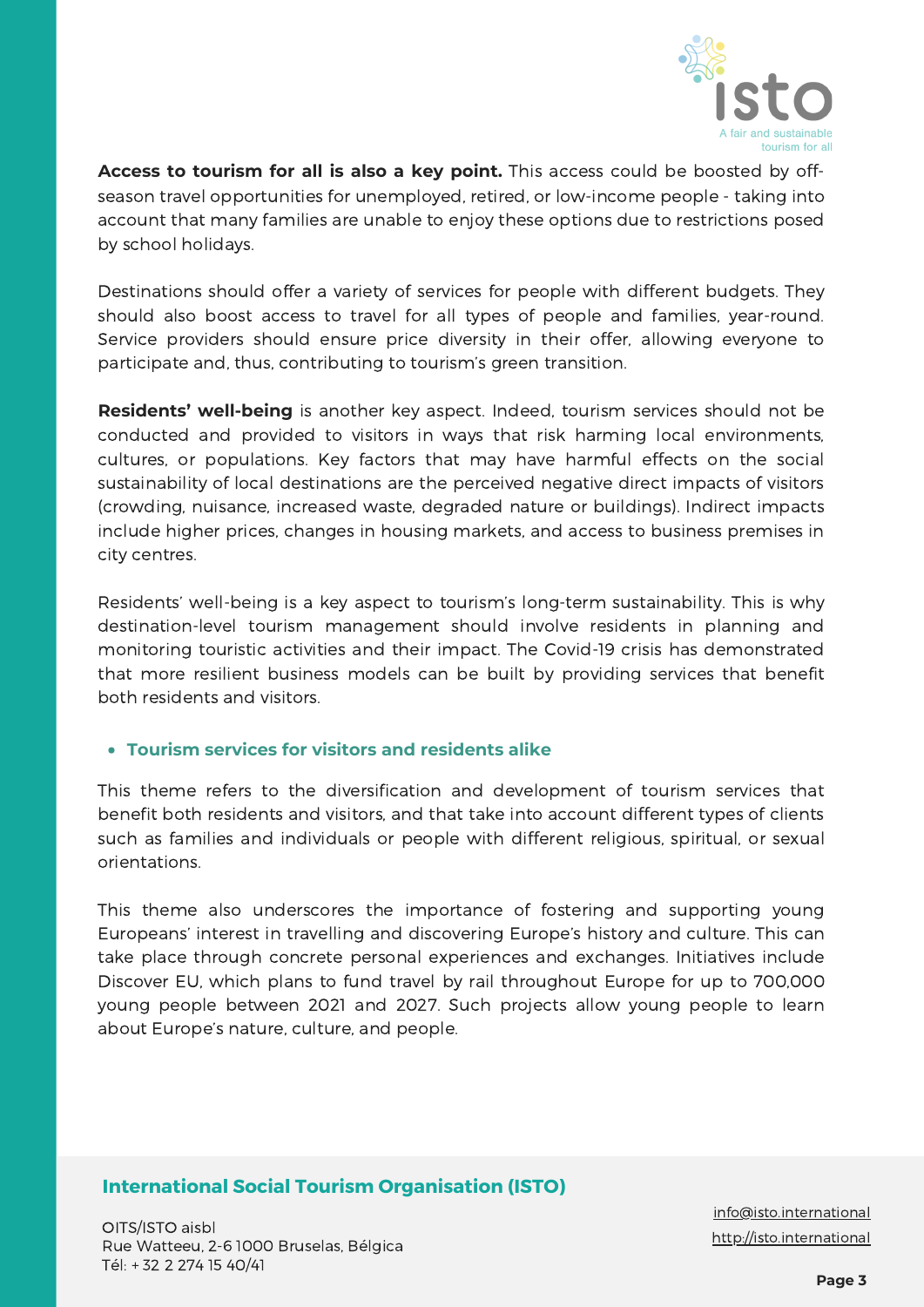

## WHAT SHOULD BE REINFORCED ?

#### **Domestic Tourism, Social Policies and Programmes in Tourism**

Although it includes some references about domestic tourism and intra-EU tourism, the Transition Pathway for Tourism should include concrete goals and actions aiming to strengthen domestic and proximity tourism - not only as a post-crisis measure, but also as part of a structural policy at an EU and national level. It is a key tool for the three pillars of sustainability - particularly the social pillar, which is too often disregarded. In order to boost domestic and intra-EU tourism, we must share existing social policies and programmes in the tourism sector, as well as develop new ones. This would ensure that more EU citizens are able to enjoy travel and tourism.

### **Holiday Participation Monitoring**

Before the pandemic, less than 52% of EU citizens were able to go on holidays (four nights or more). Covid-19 has likely caused this participation rate to decrease sharply. As such, this issue must be taken into account. Its evolution must be measured on a regular basis and on a European level in order to better grasp the situation and its evolution according to different criteria (age groups, for instance). This proposal is also directly linked to the development of an **Observatory on Social, Fair and Sustainable Tourism**, as mentioned earlier.

#### **Connection to EPSR**

DG GROW should connect this document policy with the European Pillars of Social Rights (EPSR). The EPSR, which aim to give citizens new and more effective rights, is based on three pillars: Equal Opportunities, Fair Working Conditions, Social Protection and Social Inclusion. These pillars, in turn, are broken down into 20 key principles. These principles should include aspects related to participation in leisure, tourism and holiday activities, which play a fundamental role in European citizens' quality of life.

#### **Contribution to SDGs**

The sustainable development of Tourism for All in the EU should consider contributing more to the UN's Sustainable Development Goals (SDGs). It would also be necessary to measure its contribution to the SDGs and evaluate the impacts (quantitative and qualitative) of EU funding in programmes and projects. In this sense, ISTO has proposed to promote European Sustainable Tourism within the framework of its International Week of Fair and Sustainable Tourism for All.

## **International Social Tourism Organisation (ISTO)**

OITS/ISTO aisbl Rue Watteeu, 2-6 1000 Brussels, Belgium Tél: + 32 2 274 15 40/41